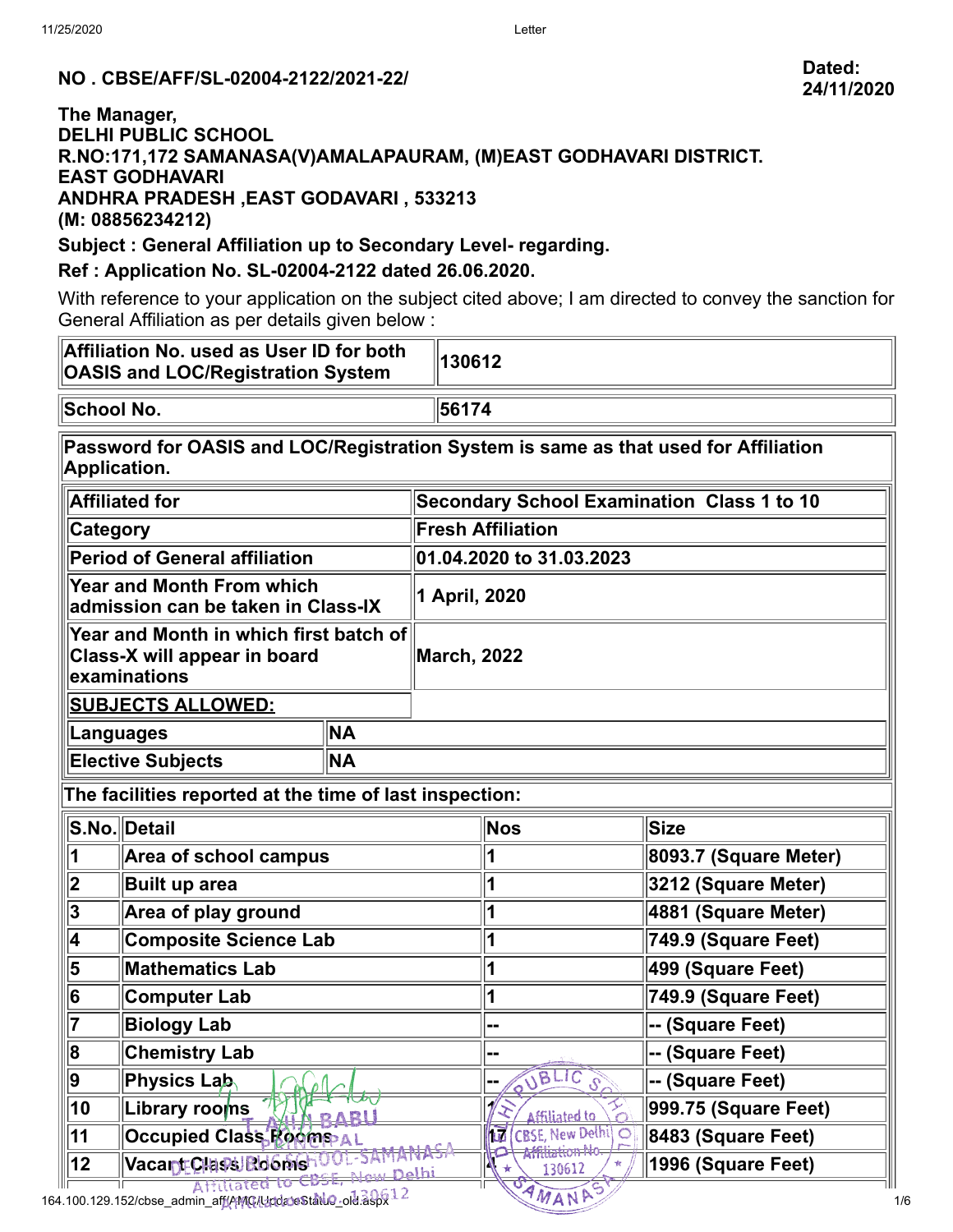## **13 Name of society running the school GLOBAL EDGE EDUCATIONAL SOCIETY**

The above sanction is subject to fulfillment of following conditions:-

- 1. The school will follow the syllabus on the basis of curriculum prescribed by NCERT/CBSE for the Middle Classes. The school will follow syllabus and courses as per scheme of studies prescribed by the Board for Secondary/Sr. Secondary School Examination and changes made therein from time to time.
- 2. The school should go through the provision of **Affiliation and Examination Bye Laws and keep a copy there of** for reference purpose and also advised to visit CBSE websites / , http://cbseacademic.nic.in/ & http://cbse.nic.in/ for updates. The School is expected to see all circulars on these CBSE websites at least once every week.
- 3. **The school shall submit their information through Online Affiliated School Information System (OASIS) as per details given in circular no. affiliation-06/2018 dated 24.04.2018. Link for OASIS is available on Board's website: www.cbse.nic.in. Please see point number 46 for OASIS credentials.**
- 4. The school will follow the **RTE Act, 2009** and instructions issued thereon by the CBSE/Respective State /UT Govt. from time to time.
- 5. The school will enroll students proportionate to the facilities available in the school as prescribed in the Affiliation Bye-Laws of the Board which shall not in general exceed the optimum number as under :-

| $\ $ Campus<br>$\parallel$ area |                  | <b>Enrolment</b> No. of Sections (pre- | <b>No. of Sections at Sr. Secondary</b><br>$\ $ (XI &XII) |
|---------------------------------|------------------|----------------------------------------|-----------------------------------------------------------|
| $a)$   1.0 acre                 | 1250             | $  02$ in each class                   | $\parallel$ 04 each in class XI and XII                   |
| b) 1.5 acre                     | ∥1875            | $\parallel$ 03 in each class           | $\parallel$ 04 each in class XI and XII                   |
| c) $\ 2.0\right.$ acre          | $\parallel$ 2500 | $  04$ in each class                   | $\parallel$ 04 each in class XI and XII                   |

d) restricted as per the actual facilities in the school which shall be proportionate to the School running on bigger campus of more than 02 acres, the number of students shall be optimum number mentioned at (a), (b) and (c) above.

- 6. The school will provide well equipped Laboratories, Library and other facilities as per norms of the Board. The relevant books as per the academic level of students shall be made available in the library.
- 7. The School should have at least one adequately equipped computer lab with a minimum of 10 computers and would ensure **computer student ratio of 1:20** at least. Proper software along with facility of Broad Band connectivity with the feature of 'internet always on' from any service provider to be ensured.
- 8. The schools affiliated and running upto Senior Secondary Level will provide suitable facilities including the equipment in laboratories/workshops and games for classes XI and XII as per requirements laid down in rules.
- 9. The school will also abide by the conditions of Recognition/NOC prescribed by the State Government concerned.
- 10. The school is required to restrict the number of sections as per the infrastructure facilities available in the school as per rule 10.6 of Affiliation Bye-laws. The **optimum number of students** in a section of a class should not be more than 40 and number of students at middle, secondary and senior secondary level of the school shall preferably be proportionate to each other.
- 11. **The section teacher ratio of 1:1.5** is to be maintained to teach various subjects and school shall appoint qualified and trained teaching staff on regular basis as per provisions of Affiliated to  $\frac{1}{2}$ Affiliation Bye Laws of the Board
- Animation by Laws of the Board **1. PAU BOARD MANACTION** (CBSE, New Delhi) O<br>12. The school and its records shall be open for inspection by an officer of the Board or an authorized representative of the Board/State Educational Department at any time and the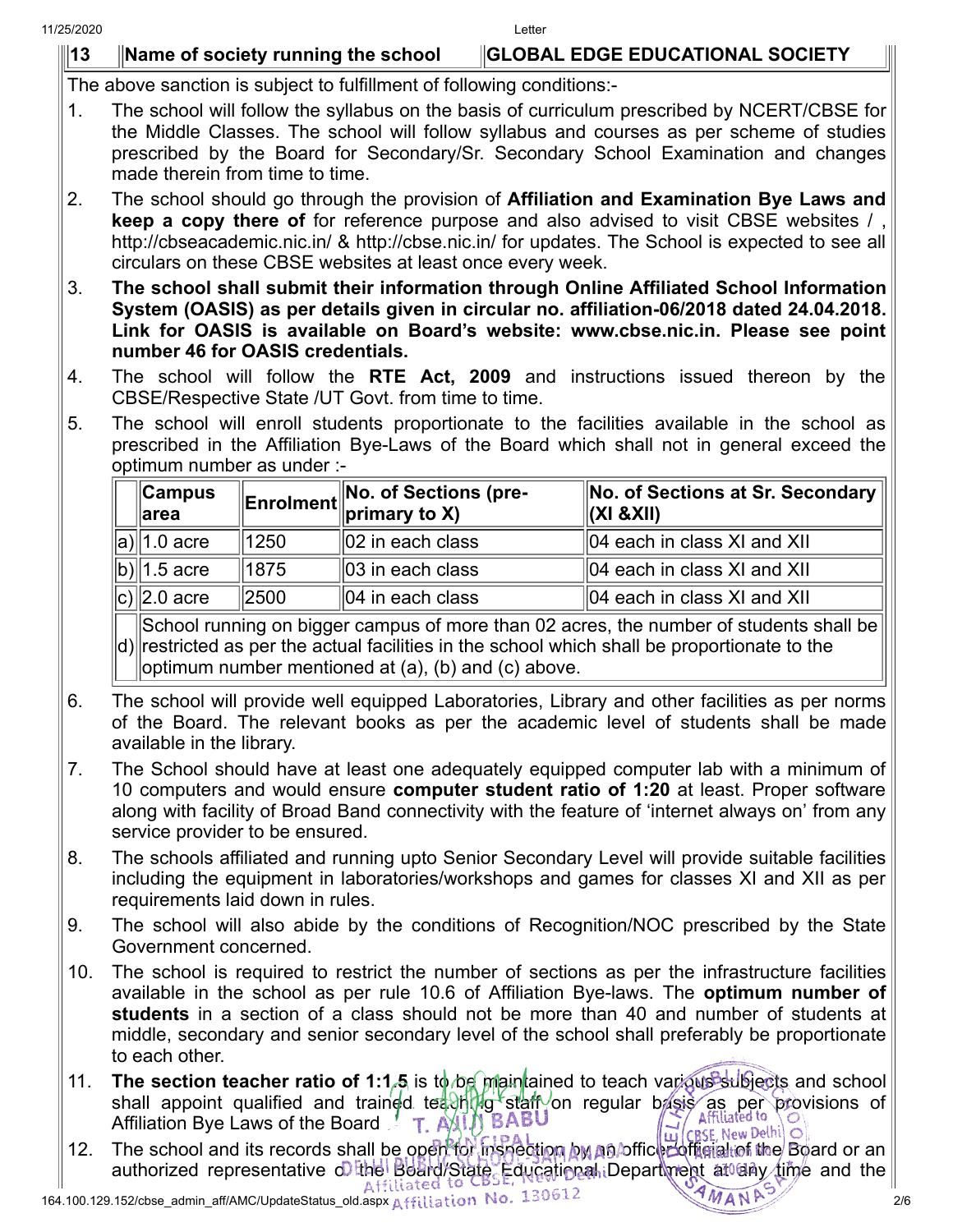school shall furnish information as may be asked for by the Board/State Government from time to time.

- 13. As per Rule 13.3 and 13.3 (i), the school shall supply information and returns called for by the Board/State/ Central Government/Local Authority within the prescribed time given for its furnishing to the authority concerned and the school should prepare its annual report containing comprehensive information including name, address postal and e-mail, telephone numbers, affiliation status, period of General affiliation, details of infrastructures, details of teachers, number of students and status of fulfillment of norms of affiliation Bye-Laws and upload same on the school's website before 15th September of every year.
- 14. The accounts should be audited and certified by a Chartered Accountant and proper accounts statements should be prepared in the name of school, as per rules.
- 15. The school will strictly adhere with all rules regarding safety of students including Fire fighting and Transportation, etc. Further, school will provide adequate facilities for potable drinking water and clean healthy and hygienic toilets with washing facilities for boys and girls separately in proportion to the number of students.
- 16. Teachers are to be educated to avoid **Corporal Punishment i.e**. rule no. 44.1 (d & e).
- 17. As per rule no. 8.2 and 13.11, facilities for physically challenged student(s) should be adequately provided and every school shall promote inclusion of student(s) with disabilities/special needs in the normal school as per provisions of the **'Rights of Persons with Disabilities Act 2016'.**
- 18. The school shall take care of **Health, sanitation and fire safety** requirements in accordance with rule no. 3.3 (vii), rule 8.5 and rule 23.11.
- 19. The school has to constitute a committee for protection of woman from **sexual harassment** at the work place and to abide by the guidelines and norms prescribed by the Hon'ble Supreme Court of India in W.P. Criminal No.666-70 of 1992 Vishaskha and other vs State of Rajasthan and other delivered on 13.8.1997 Refer rule no. 10.9.
- 20. Fees should normally be charged under the heads prescribed by the Department of Education of the State/U.T. for schools of different categories. **No capitation fee or voluntary donations** for gaining admission in the school or for any other purpose should be charged / collected in the name of the school and the school should not subject the child or his or her parents or guardians to any screening procedure in accordance with Rule No. 11.1, 2 & 3. Also, as per Chapter II, Rule No. 11.1 of Affiliation Bye-Laws, fees charged should be commensurate with the facilities provided by the institution.
- 21. The school should not use the facilities available for commercialization:-

(a) As per rule no. 19.1 (ii) It shall be ensured that the school is run as a community service and not as a business and that commercialization does not take place in the school in any shape whatsoever.

As per rule no. 19.1 (ii)(a) Any franchisee school making payment on account of use of name, motto and logo of franchiser institution or any other non-academic

- $(b)$ activities would be termed as commercialization of institution and the school is required to provide an affidavit that the school/society has not entered into any such contract to use Name, logo, motto for consideration of fee.
- 22. **Admission to the school** is to be restricted as per rule 6.1 of Examination Bye-laws and rule 12 (i, ii & iii) of Affiliation bye laws.
- 23. School will not prepare any student/ start class for **any other Board** except CBSE from their CBSE affiliated school building/ premises **BLIC**
- 24. As per rule 13.12 (ii), no affiliated school shall end pavolit to present the candidates who are not on its roll nor shall it present the candidates of its unaffiliated Branch/School to all the Board's Examinations. Board's Examinations. PRINCIPAL
- **25. Running of classes of coaching president in the school premises in the property of** the school premises in the pretext of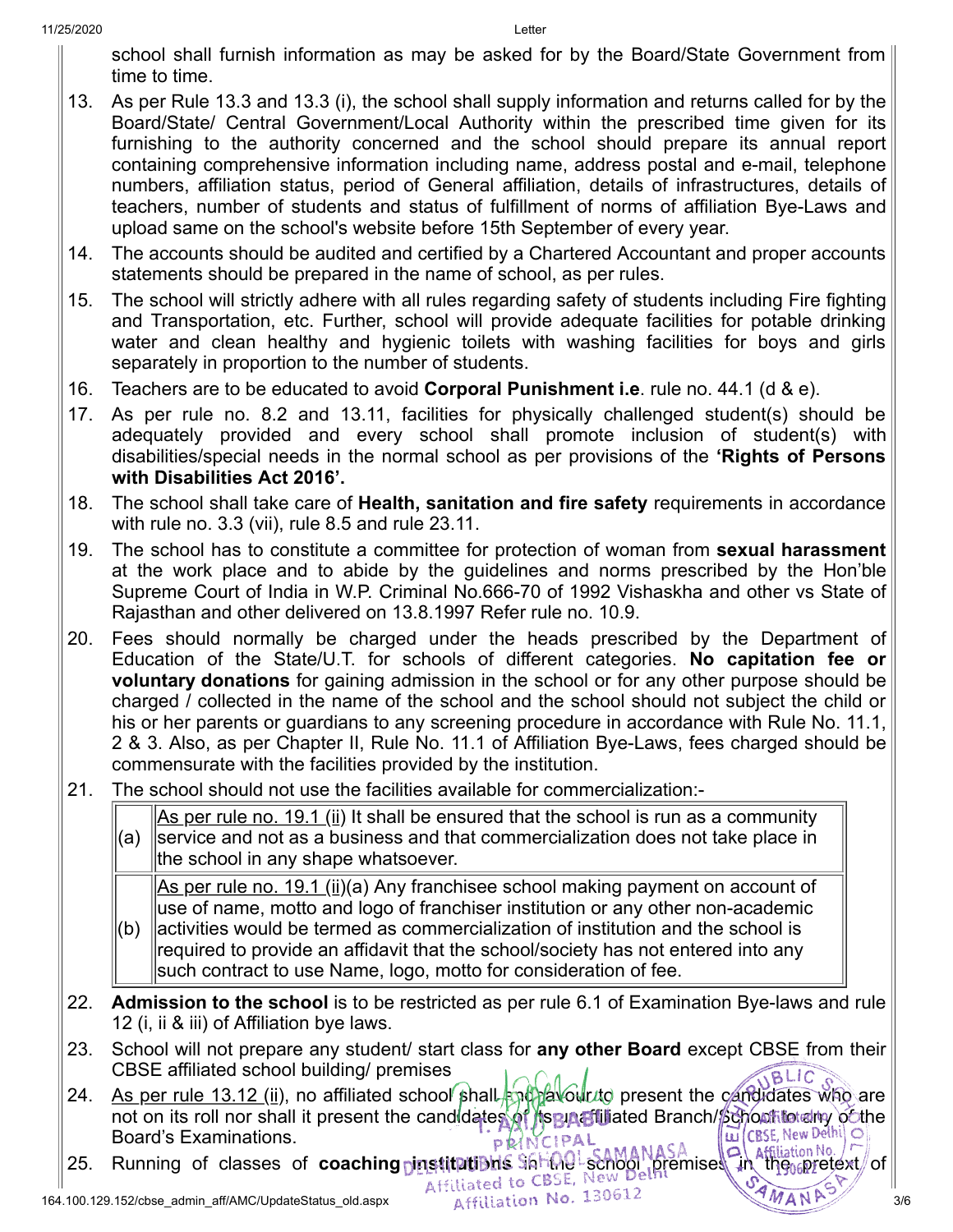providing coaching to the students for various examinations is not approved by the board. Strict action would be taken on defaulters.

- 26. Each school affiliated/ to be affiliated with the Board shall frame **Service Rules** for its employees which will be as per Education Act of the state/U.T., if the Act makes adoption of the same obligatory, otherwise as per Service Rules given in Affiliation Bye Laws. Further, **Service Contract** will be entered with each employee as per the provisions in the Education Act of the state/ U.T., or as given in Appendix III.
- 27. **Pay and allowances** to staff should be revised from time to time to bring it at par with that of State Government. Further, **Salary and service conditions** of staff should be fixed in accordance with rule no. 3.3 (v) and rule no. 10.2 as appended below:-

a) The school in India must pay salaries and admissible allowances to the staff not less than the corresponding categories of employees in the State Government schools or as per scales etc. prescribed by the Government of India.Further, the service conditions as per Rule 10 and Rules 24 to 49 of Affiliation Bye-Laws shall also be adhered to.

(b) Salary should be paid through Electronic Clearing Service (ECS) from the date of first appointment of the teachers on probation.

- 28. Continuous **sponsoring of students at Board examination** is to be made as per rule 13.12 (iv). Failure to do so will lead to suo moto withdrawal of the affiliation of the school for Secondary and Senior Secondary Examination as the case may be
- 29. **School infrastructure and teachers** should be made available as per rule no. 13.4 **for examinations** conducted by the board and evaluation of answer scripts
- 30. As per rule no. 8.8 (iv & v), every affiliated school is required to develop their own website containing comprehensive information such as affiliation status, details of infrastructure, details of teachers, number of students, address-postal and e-mail, telephone numbers etc.
- 31. Strict adherence to the provisions of Wild Life Protection Act while procuring plants and animals for the use in laboratories by the school must be made in accordance with circular no. 03 dated 21 May 2013
- 32. As per rule 15.1 (d), the school will follow the syllabus on the basis of curriculum prescribed by NCERT/ CBSE and text books published by NCERT/CBSE for the Middle classes as far as practicable or exercise extreme care while selecting books of private publishers. The content must be scrutinized carefully to preclude any objectionable content that hurts the feelings of any class, community, gender, religious group in society. The school will be responsible if prescribed books are found having such content. Provided also that the school would put a list of such books prescribed by it on its website with the written declaration duly signed by the Manager and the principal to the effect that they have gone through the contents of the books prescribed by the school and own the responsibility
- 33. As per RTE act 2009 and Chapter IX rule No. 53.2.2(a) and 53.3, a teacher appointed to teach Class I to V and VI to VIII should pass in the Central Teacher Eligibility Test (CTET)/ State Teacher Eligibility Test (TET) conducted by the appropriate Government in accordance with the guidelines framed by the NCTE for the purpose
- 34. As per rule no. 3.3 h (vi), every school should organize at least one week training programme for teachers every year in association with any teachers training institute recognized by the State or Central Government or by any agency identified by the Board
- 35. Every secondary and senior secondary school shall appoint a person on full time basis for performing the duties of a Health Wellness teacher as per rule 53.5.
- 36. The school will create Reserve Fund as per the reduirement of the Affiliation Bye Laws.
- 37. The Board would not allow any transfer of property/sale of school apvarence society/ Management/ Trust to another Society/Management/Trust through a freement/sale deed. In case such transaction is effected explicitly of implicitly shall also shall with diraw its affiliation<br>with immediate effect.<br>The set of the BSE, New Delhi <u>DELHI I</u> with immediate effect.

164.100.129.152/cbse\_admin\_aff/AMC/UpdateStatus\_old.aspx 4/6 38. The school is required to follow the safety guidelines as issued by the Board Midel Circular No-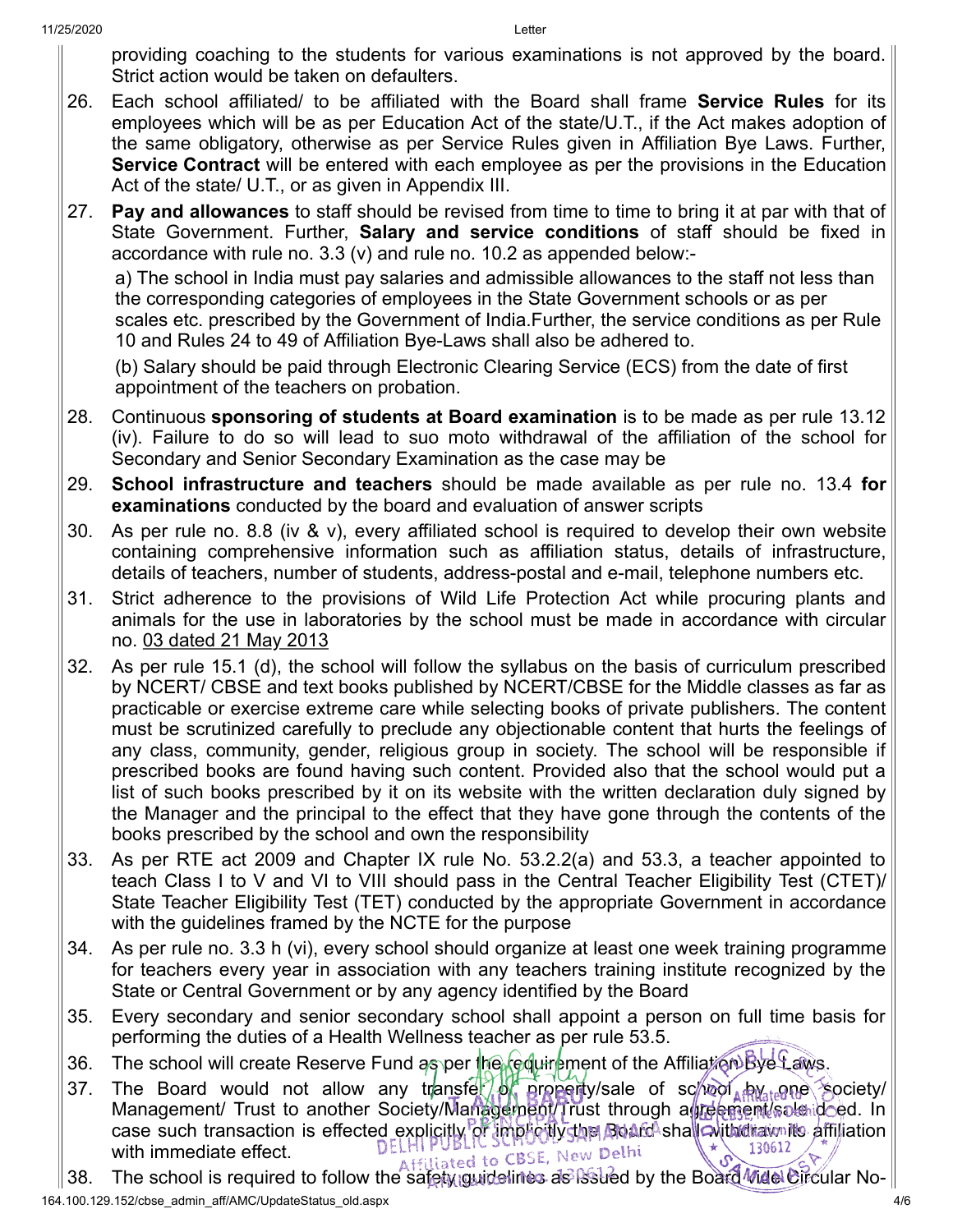Affiliation 05/2018 dated 27.03.2018 captioned Safety of Children in schools.

- 39. The school is directed to submit an affidavit duly notorized with in 15 days of issuance of grant letter, as an instrument of acceptance of terms of affiliation. The school is not allowed to alter or make any changes in the contents of the affidavit. The format of affidavit is attached with this letter.
- 40. 5-6 names of persons not below the rank of Principal of Sr. Secondary School affiliated with the Board be recommended so that two of them may be approved by the Board as its nominee in the School Managing Committee. Of these 2-3 may be Principals of KV/JNV
- 41. The school shall apply for further Extension of General Affiliation 'Online' through www.cbseaff.nic.in with prescribed fee and other essential documents as per the time period given by the board in this regard before the expiry of the date of General affiliation otherwise penalty as per rules will be charged for late execution of application.
- 42. The school should not start Class IX/X/XI/XII (as the case may be) without written approval of the Board. The Board shall not be responsible for any consequences in case class IX/X/XI/XII are started without obtaining the prior approval of the Board and without following the Affiliation Byelaws.
- 43. It is mandatory for every affiliated school to become a member in the local Sahodaya of CBSE schools.
- 44. In case of established violation of Affiliation Bye laws, directions given in the circulars and any of the above mentioned conditions by the school, the school would be liable for disaffiliation under Chapter V,Rule No. 17 of Affiliation Bye-laws.
- 45. Some of the important rules to be adhered to by the school were given above for drawing specific attention of the school authorities. However, the school authorities are required to acquaint themselves with the rules contained in Affiliation, Examination Bye-laws and circulars issued by the Board from time to time. Any laxity in following rules/instructions of the Board will lead to action against school as per Rule 17 of Affiliation Bye-laws.
- 46. Concerned Regional Office is requested to create new email id of school (SchoolNumber@cbseshiksha.in), this will be used for all online activities and official communication with the Board . For example , if school number is 99999, then email ID will be 99999@cbseshiksha.in. Password for first time login for new email ID will be shared to you on school's email ID/ Mobile number of Principal given at the time of applying online for affiliation.
- 47. **The School is requested to complete the process and use the email ID** as per above instructions and are also requested to ensure that:-

a. **This email ID will be used for communication with CBSE only.** Do not use this email ID with other people or organisations.

b. **This email ID is not to be printed on the school letter head ,** to avoid its circulation in the public.

c. **If there is a change of the Principal , proper handing over of this email ID** (User ID and Password ) be done between outgoing and incoming Principal .

d. **All the examination related work and all CBSE related correspondence will be done on this email ID only.**

48. The school shall be solely responsible for any legal consequences arising out of the use of school name/ logo/ society/ trust or any other identity related to running of school affiliated to CBSE. The school shall also be liable to bear all legal charges incurred by the Board, if any, arising out of these circumstances.

**BLIC** The affiliation of the school is subscript the fulfillment of the following special conditions. The school is required to *domple with the conditions mentioned* below and report specific compliance with documentary and photographic evidence ONLINE within a period of 30 days from the Blate of the felter. In case of non compliance of the **these conditions the school will be liable for action as per rules:**  $\sigma_{MAN}$